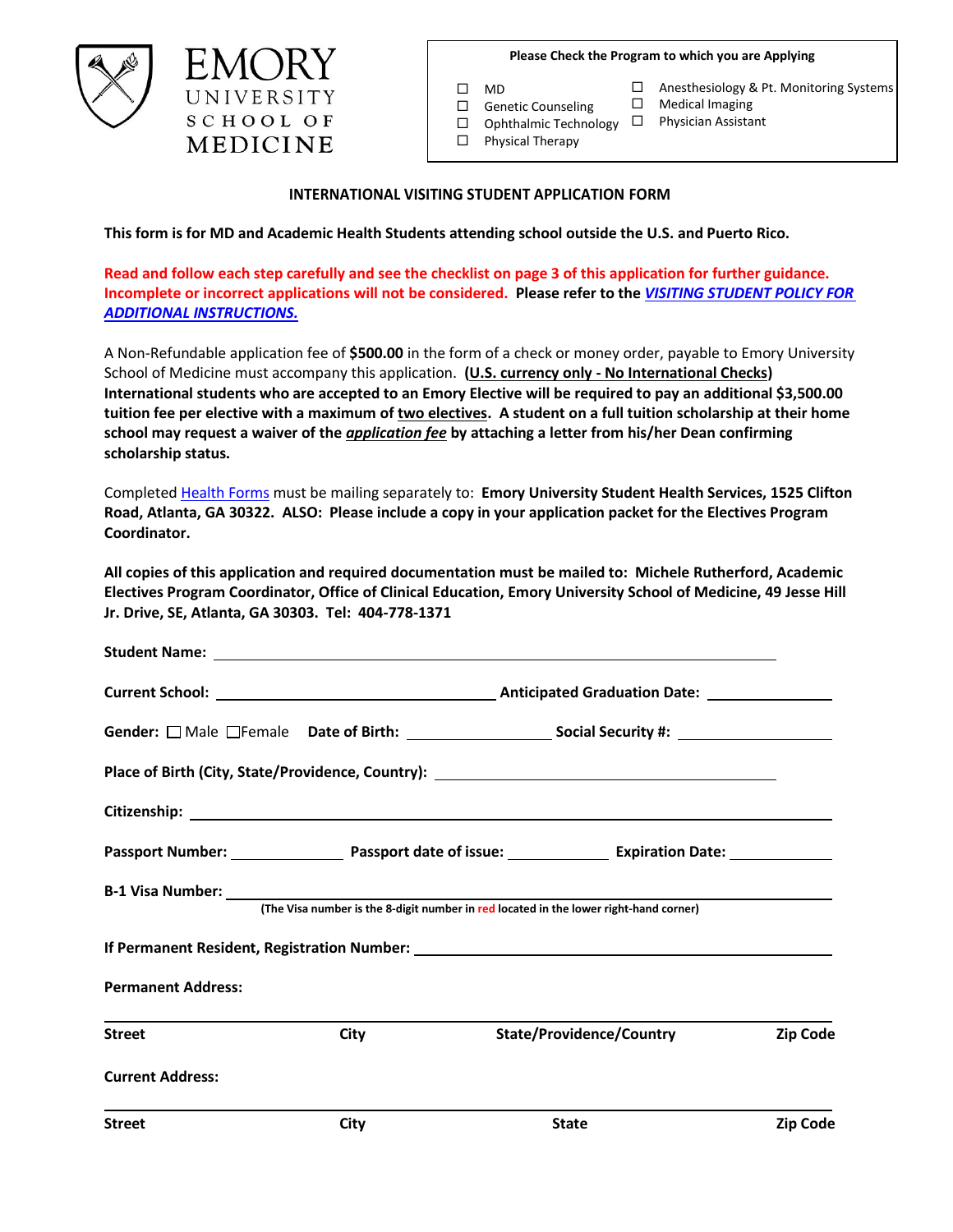**Telephone number where you can be reached during your rotation:** 

**Address during rotation (if available):** 

| <b>Street</b>                                  | City                                                                            | <b>State</b>                                                                                                                                                                                                        | <b>Zip Code</b> |
|------------------------------------------------|---------------------------------------------------------------------------------|---------------------------------------------------------------------------------------------------------------------------------------------------------------------------------------------------------------------|-----------------|
| Are you of Hispanic, Latino or Spanish origin? |                                                                                 |                                                                                                                                                                                                                     |                 |
|                                                | $\Box$ No, not of Hispanic, Latino or Spanish origin                            | $\Box$ Yes, Mexican, Mexican American, Chicano                                                                                                                                                                      |                 |
| $\Box$ Yes, Puerto Rican                       | $\Box$ Yes, Cuban                                                               | $\Box$ Yes, another Hispanic, Latino or Spanish Origin                                                                                                                                                              |                 |
|                                                |                                                                                 | What is your race? Please select one or more categories from below that apply to you:                                                                                                                               |                 |
| $\Box$ Black<br>$\Box$ White                   | $\Box$ Asian                                                                    | $\Box$ American Indian/Alaskan Native $\Box$ Native Hawaiian/Other Pacific Islander $\Box$ African/American<br>□Not-Specified/Unknown                                                                               |                 |
|                                                | List the specific Emory Elective you are requesting, with 2 alternates:         | Current rotation dates are listed on the Emory School of Medicine Visiting Student Web Page:                                                                                                                        |                 |
|                                                | Please indicate if you are applying to take 1 or 2 electives: $\Box$ 1 elective | $\Box$ 2 electives                                                                                                                                                                                                  |                 |
|                                                |                                                                                 |                                                                                                                                                                                                                     |                 |
|                                                |                                                                                 | Requested Dates: <u>2008 and 2008 and 2008 and 2008 and 2008 and 2008 and 2008 and 2008 and 2008 and 2008 and 200</u>                                                                                               |                 |
|                                                |                                                                                 |                                                                                                                                                                                                                     |                 |
|                                                |                                                                                 |                                                                                                                                                                                                                     |                 |
|                                                |                                                                                 |                                                                                                                                                                                                                     |                 |
|                                                |                                                                                 |                                                                                                                                                                                                                     |                 |
| accurate.                                      |                                                                                 | By signing this, I am certifying to the best of my knowledge, the information contained in this application is                                                                                                      |                 |
| <b>Signature</b>                               |                                                                                 | Date                                                                                                                                                                                                                |                 |
|                                                |                                                                                 | <b>SIGNATURE OF DEAN</b>                                                                                                                                                                                            |                 |
|                                                |                                                                                 | is a registered final year student in good standing at<br>School of Medicine meets all requirements and has                                                                                                         |                 |
| designated above.                              |                                                                                 | permission to do an elective at Emory University School of Medicine. All documents and information<br>contained in this application are accurate and this student is prepared to participate in the course of study |                 |

**Academic Dean Signature Print Name Date**